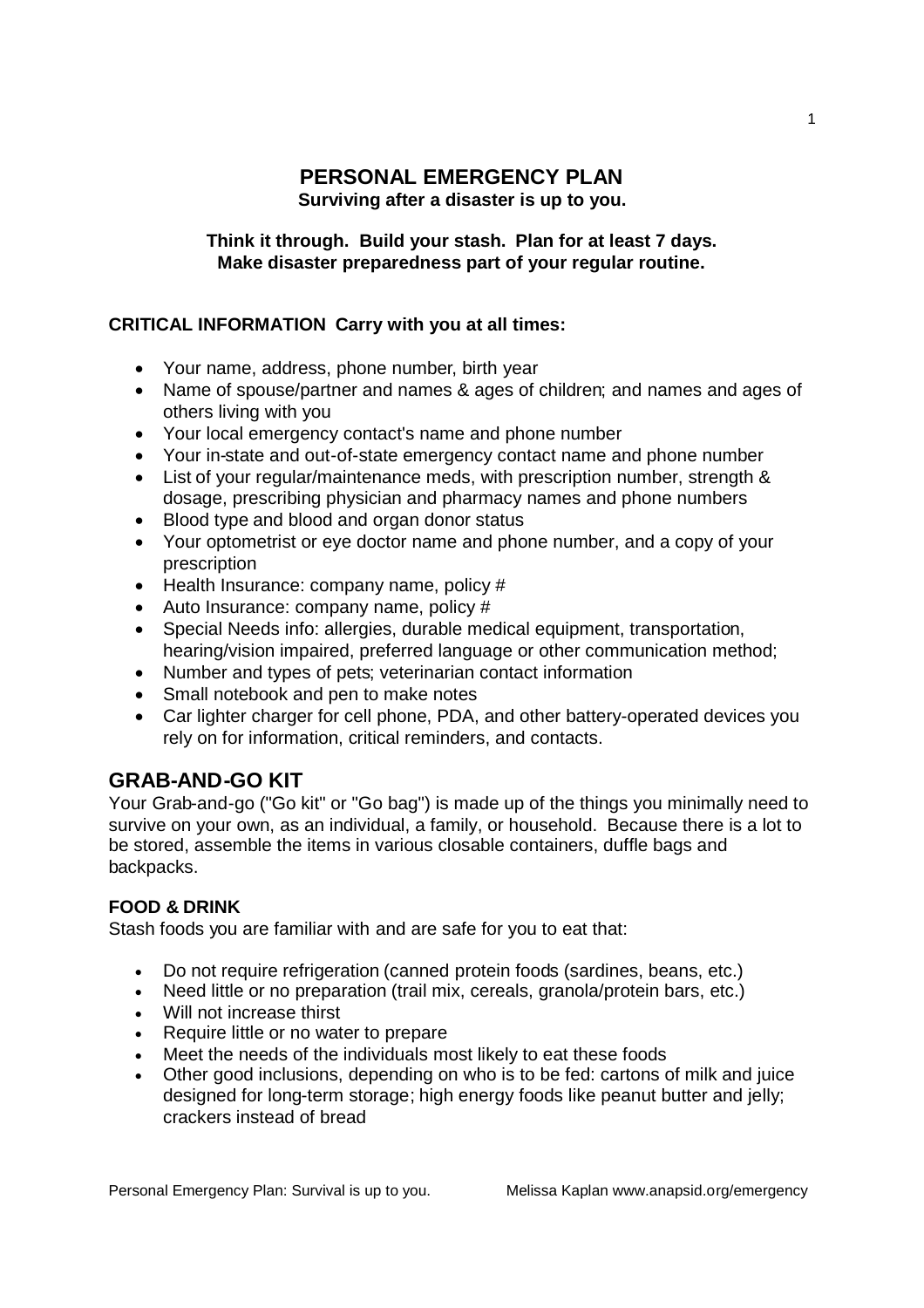All canned food and dry goods in your kit should be replaced once a year.

Emergency Food Rations and Emergency Purified Drinking Water with a shelf life of 5 years can also be purchased through emergency supplies companies.

Cases or gallons of bottled water should be kept in a cool place and swapped out for new cases/bottles every couple of months due to the chemical leachates that accumulate in the water.

Consider getting a new or used food vacuum machine and vacuum-seal foods like nuts, jerky, crackers, and other items that will stay fresher longer when stored this way. Remember to put a re-sealable food storage bag in before you vacuum seal so you have something you can store the food in once you've cut the vacuum sealed bag open.

#### **KITCHEN EQUIPMENT**

- Knives, forks, spoons
- Disposable cups and plates
- Manual can opener, bottle opener
- All purpose knives
- Kitchen or other all purpose shears
- Household liquid bleach and eye dropper (to treat drinking water)
- Waterproof matches or Butane-type fireplace lighter
- Plastic garbage bags
- Paper towels
- Salt, pepper, sugar, and other favorite seasonings
- Aluminum foil and plastic wrap
- Resealable plastic bags or small containers with tight fitting lids
- Small fuel stove and a can of cooking fuel for food that requires cooking (follow manufacturer's instructions for stove and fuel).

Barbeques and propane stoves are good alternate cooking sources but are never to be used indoors. Remember to store fuel safely and burn it safely

#### **CLOTHES AND BEDDING**

- A complete change of clothes for each household member
- Extra socks and underwear
- Rain gear, hat, and gloves
- Sturdy footwear for each household member
- Sleeping bags, blankets blankets, ground tarp

#### **BABIES AND CHILDREN**

- Baby formula, food, teething gels, powders and diaper rash creams
- Breast pump and bottles if still nursing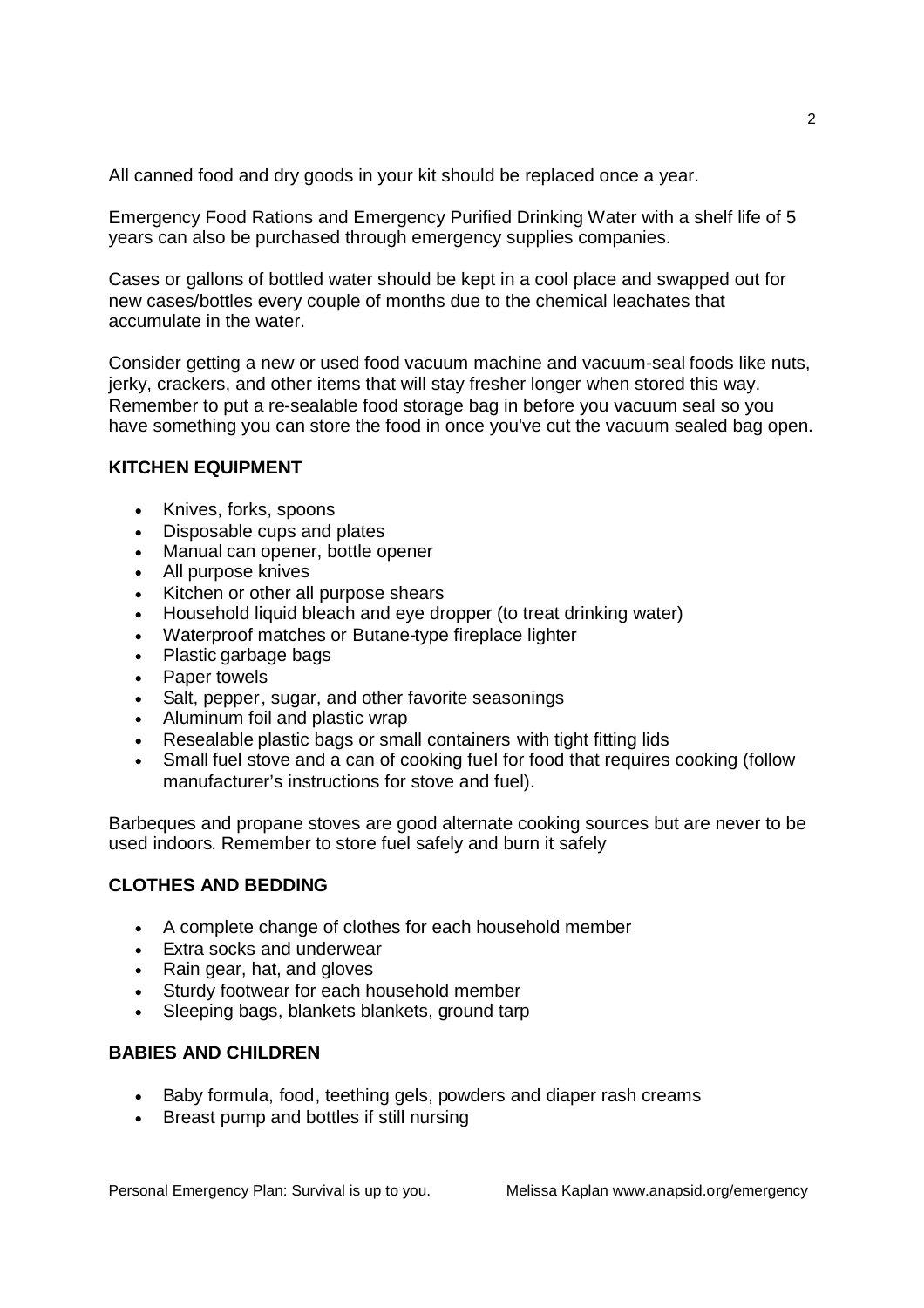- Diapers and baby wipes
- Plastic garbage bags for soiled diapers and wipes
- Several changes of clothing, hats, and extra blankets
- Child-appropriate OTC medications, such cough medicine and aspirin
- Prescription and maintenance meds your children are taking
- Copies of their medical records, or compilation of medical history, including vaccinations, previous and present illnesses, special needs, etc.
- Entertainment and comfort items

#### **PERSONAL ITEMS**

- Soap, shampoo, conditioner, lotions, deodorant
- Hair combs, brushes and things to tie back shoulder length or longer hair
- Paper products (Kleenix®, toilet paper, plastic garbage bags for biowaste)
- Waterless hand cleaners/sanitizers
- Toothbrushes and toothpaste
- Sanitary items

#### **OTHER ESSENTIALS**

- Hand-cranked radio (Sonoma County: AM: KSRO 1350, KCBS 740; FM: KZST 100.1)
- Hand-cranked flashlight
- Spare batteries for battery operated radios, lanterns and flashlights
- Spare bulbs for the battery operated lanterns and flashlights
- First aid kit with enough supplies to clean, treat, and cover wounds for at least a week
- General medical supplies, such as aspirin, decongestants, antihistamines, rubbing alcohol, hydrogen peroxide, chlorhexidine or povidone-iodine; chapstick, sunburn lotion; etc.
- Duct tape
- Whistles
- Light sticks or a flashing emergency lights
- Flares
- Leather or other sturdy, broken-in work gloves
- Safety glasses (get the kind that slip over regular glasses)
- Hammer, flat and Philips screw drivers in various sizes
- Gas and water main shut off tool
- Paper, pencils, pens and markers
- String, rubber bands, twist-ties
- All purpose shears, wire cutters, tin snips
- Utility tool (Swiss army knife, Leatherman, etc.)
- Sanity preservers for adults and kids: books, board games, decks of cards, knitting and crochet materials or other easily packed and portable craft projects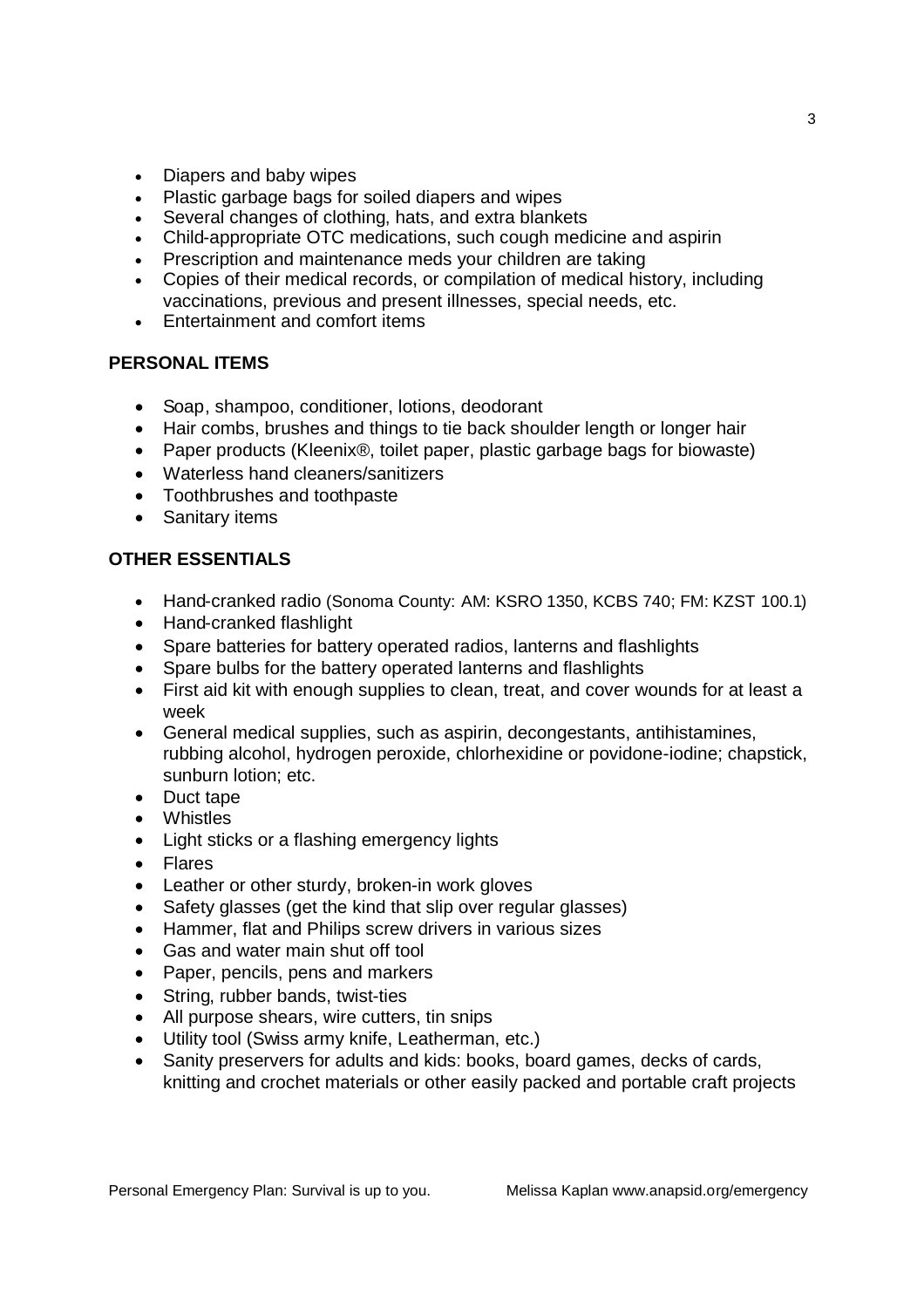## **SPECIAL NEEDS**

**Extra eyeglasses and/or contact lens and cleaners**. When purchasing a new pair of glasses or contacts, consider placing the old pair in your emergency first aid kit or graband-go bag. Keep another old pair in a ziplock bag with a pair of shoes and flashlight, stored under your bed.

**Prescription medication.** Store all drugs according to label instructions and safe from kids and pets. If possible, purchase an extra weeks supply of medication for your emergency first aid kit and rotate the supply whenever you refill your prescription. If you don't use all of your PRN drugs every month, you can create your emergency stash from the unused doses.

**Injectables:** if you require injectable medication, keep a supply of syringes, needles, alcohol pads, and a sharps container. If your meds require refrigeration, include an insulated bag in your Go bag, big enough for ice packs and your vials. Keep padding in the insulated bag so the vials are cushioned from the ice packs.

**Dentures & Hearing Aids:** Pack cleaners, spare soaking/storage containers, batteries, and any other supplies needed to use and maintain these devices.

**Prosthetics, Braces, Canes, Crutches, etc**. If you have older ones you replaced with newer models, stash your older ones in your Grab-and-Go kit. Canes and crutches can be stashed by exit doors in case you are separated from your regular ones. If you use an electric wheelchair, store an old manual chair in an easily accessible place, and add chargers to your Go bag. Identify a regular chair you can sit into be carried out of your home if necessary if the wheelchairs can't be moved through the debris with you in it.

**Chemical Exposures.** Pack a supply of disposable gloves and masks you can wear in case of exposure to chemicals. If high doses of vitamin C or Alka Seltzer Gold help you detox chemicals more quickly, make sure add those to your kit.

**Noise Sensitivity:** Pack one or more pairs of comfortable earplugs in case you are hypersensitive to noise or end up in a shelter for more than a night or two.

**Light and Sun Sensitivity:** Prepare for both types of exposures by packing sunglasses (consider fit-overs if you already wear glasses) in your kit as well as sunscreen you know is safe for you to use.

**Assistance Animals:** If you have an assistance dog or other certified assistance animal, pack an extra vest, gentle lead, soft muzzle, etc. and identification in your kit, in addition to all the regular pet supplies.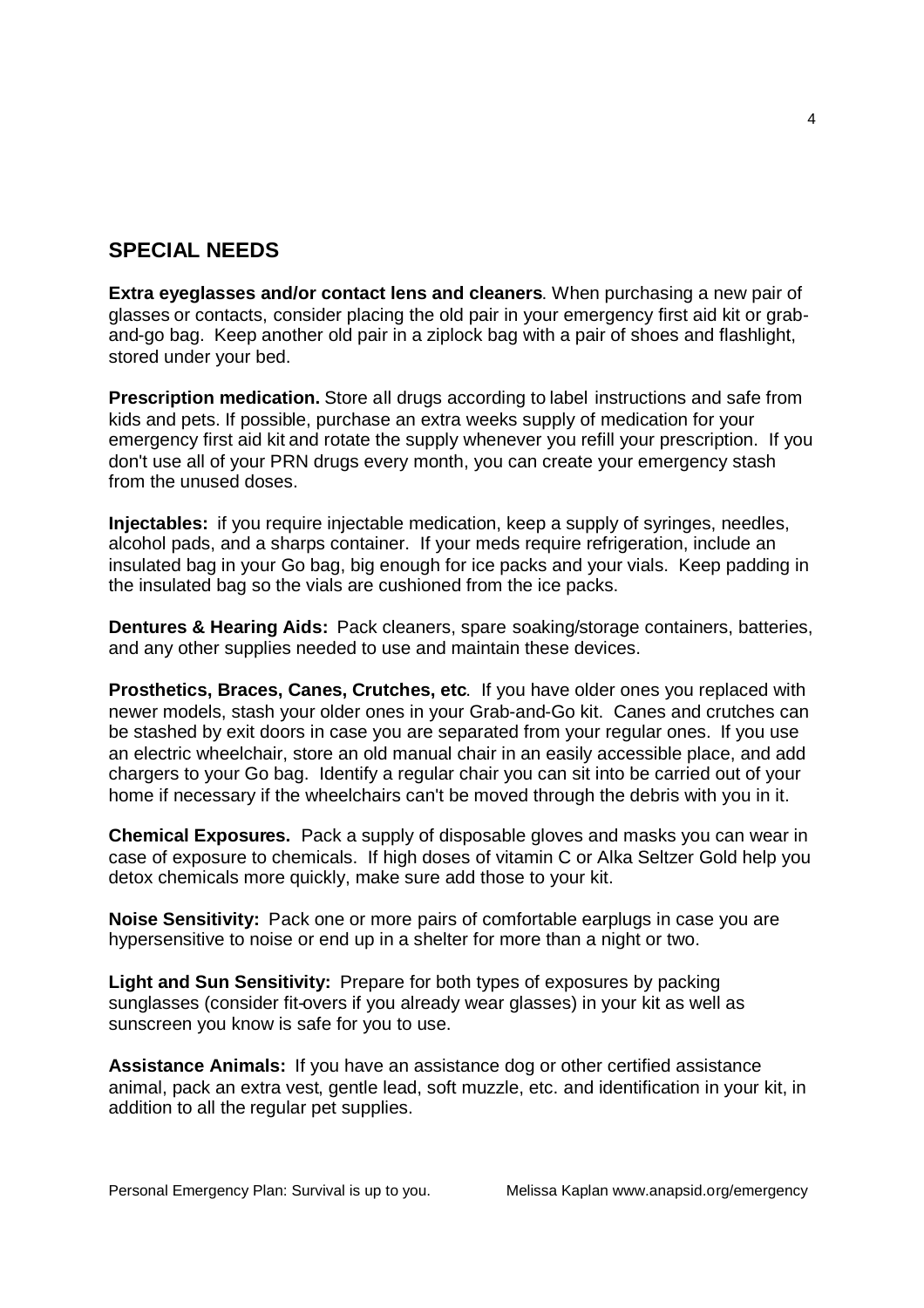### **PETS**

**Don't assume that you can take your pets with you into a shelter. Do assume that you will need to make some provisions for your pets, whether they are able to stay with you or go to a veterinary-run emergency shelter for pets set up during or after a disaster.** For your pet's Grab-and-Go kit, have:

- A crate or other securable carrier for each pet that cannot be confined with any of your other pets
- Water and food bowls; sponges and extra water to clean them with
- A week's supply of water and non-perishable food for each pet
- Your vet's name, address, phone number and fax number
- Copies of any required licenses and certificates (rabies and other vaccinations, city license, etc.)
- Copies of your pet's health record, or a current list of known health issues, medications (including name, strength, dose, and where you get them if not from the vet)
- Toys and comfort items (including a worn shirt or other cloth item that smells like you if you have to be separated)
- A week's supply of medication with dosing instructions ("stick in cheese", etc.)
- Treats (cookies, jerky, etc.)
- Extra collars, leashes and ID tags in the pet crates or Go kit.
- Detailed care instructions for each pet, including a written description of the pet, its name, and if possible, a recent photograph. Consider putting a recently taken digital color photo of pet on its care sheet, and keep a copy of it with your pet's things and in your master emergency documents file.

**VETERINARY RECORDS:** While a veterinary-run shelter, vet office or other facility may take your animal in for free during a disaster, they may charge you for vaccinations if you cannot provide documentation from your vet on the most recent vaccinations your pet received. Keep your pets' shots up to date, and always keep a copy of the vet's record or detailed receipt showing those vaccinations in with your personal papers and in your pet's Grab-And-Go kit.

**BEHAVIOR ISSUES:** The time to discover your dog does not play well with others is not in a crisis situation. While it can be very difficult for those with limited energy and functional capacity, do try to get your dog out to a dog park regularly if you don't have friends with dogs with whom yours can play. Human socialization is important, too: the more comfortable being around and handled by other people your pets are, the better they will be able to handle the stress of a disaster shelter and being surrounded and handled by strangers.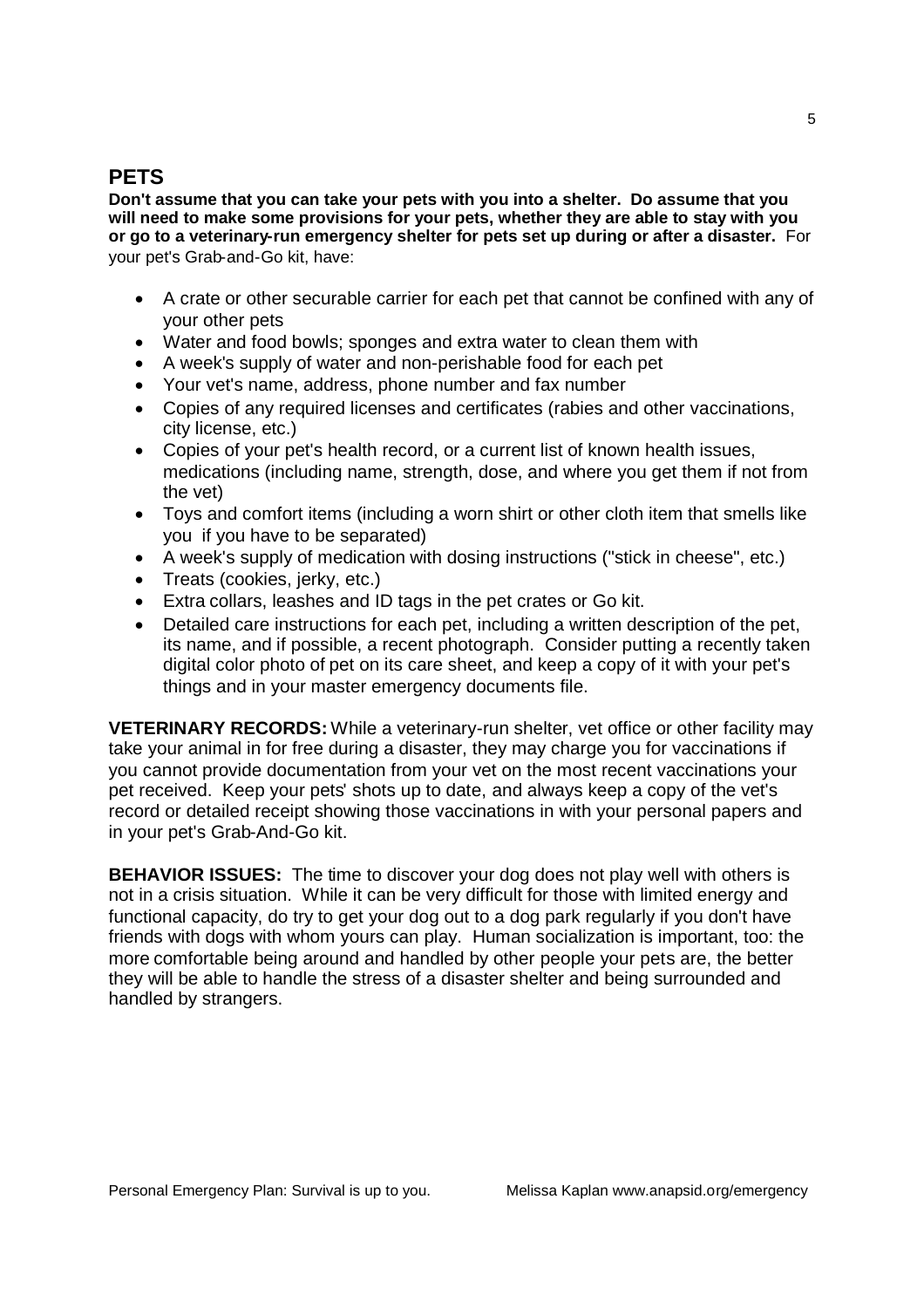# **PUTTING IT ALL TOGETHER – AND KEEPING IT UP TO DATE**

Make lists of the different categories of things you need. Keep them easily accessible, like on your refrigerator.

Take an hour every two weeks or so (make an appointment with yourself) to go through and make any necessary updates to the information, and printout and distribute the copies where they need to go.

When you are shopping, always check for sales on the things you need to stash away, from toothpaste to sardines to first aid supplies to bottled water. Hit the remainder stores, like Big Lot! and the dollar stores, and the thrift stores on a regular basis, to look for deals on storage tubs, backpacks, canned foods, etc.

Pick a one-day-a-year date to do a thorough review of your written documentation, and your Grab-And-Go kits. If there's too much that needs to be changed to be done on that day, write it out and work on it an hour a week until you're all caught up again.

Here's a good place to start jotting down your notes: